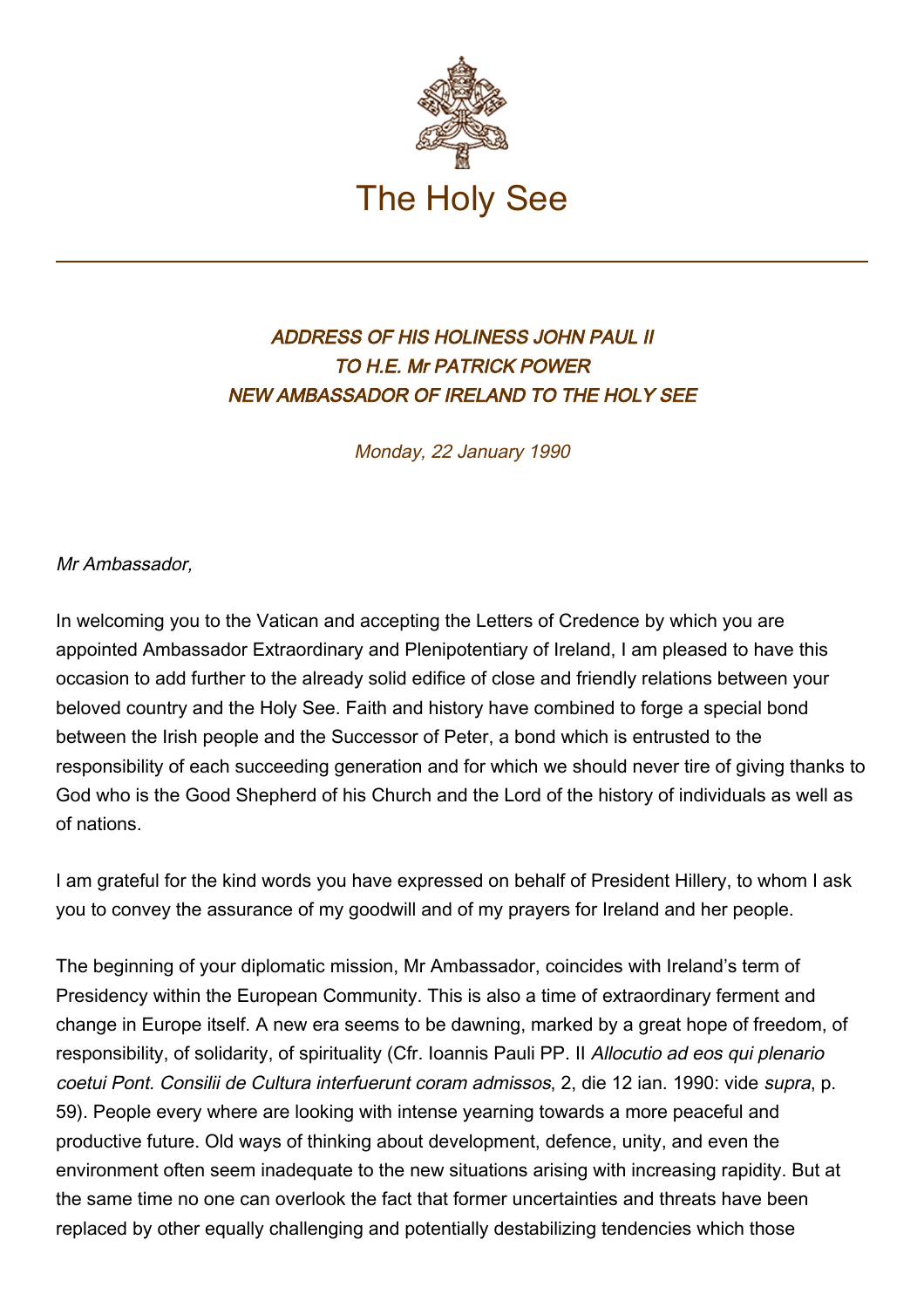responsible for the life of nations are called upon to meet with intelligence and foresight.

Political processes and economic development have a moral dimension which cannot be overlooked if they are to contribute to people's authentic and integral well-being. The peoples of Europe today demand that their governments provide laws and political policies that are eminently worthy of man and that effectively uphold the inalienable dignity of each individual and the exercise of fundamental rights, including freedom of conscience and religious practice. Both in the East and in the West, the peoples of Europe want an international order based on trust and solidarity, one that is no longer built on force or fear.

That the peoples of Europe have deeply-felt aspirations which they experience as their natural ethos and their inalienable right is clearly evidenced in their irrepressible search for justice, freedom and spiritual fulfilment. In this context, the idea of Europe's common destiny, strengthened by the current processes of democratization, is closely connected with the growing awareness of sharing the same spiritual roots (Cfr. EIUSDEM Allocutio ad Patres Cardinales et Praelatos Familiae S. P. Romanaeque Curiae, imminente Nativitate D.N.I.C., 4, die 22 dec. 1989: Insegnamenti di Giovanni Paolo II, XII, 2 [1989] 1592). Based on those Christian roots, Europe has an *identity* and a *vocation* all its own: "that of joining together diverse cultural traditions in order to establish a humanism in which respect for the rights of others solidarity and creativeness may allow all to realize their most noble aspirations" (Cfr. Ioannis Pauli PP. II Allocutio ad Patres Cardinales et Praelatos Familiae S. P. Romanaeque Curiae, imminente Nativitate D.N.I.C., 4, die 22 dec. 1989: Insegnamenti di Giovanni Paolo II, XII, 2 [1989] 1591). Perhaps as never before, there exists an opportunity to pursue those goals in a new context of openness and mutual sharing.

Since the history of the formation of European nations goes hand in hand with that of their Christian evangelization, to the extent that the frontiers of Europe coincide with those of the spreading of the Gospel (Cfr. *ibid*), then Ireland can recall and be rightly proud of the part she played in the historical development of this continent. At the very time when the stability of its peoples was being consolidated, Irish monks brought the light of faith and learning to a great part of Europe. That bright page of Irish history should be remembered so that the best energies of the present generation of Irish men and women may be directed in a similar way to the material, cultural and spiritual development of the "common house" (Cfr. *ibid.* 4: *l. c.*, p. 1592). Ireland now has the opportunity to renew and share with others to rich humanism which characterizes her people and which springs in the first place from her fidelity to her Christian traditions.

Mr Ambassador, you have mentioned two areas of conflict which seem to give the impression of being somehow less open to the positive political processes taking place elsewhere. One is Lebanon, which has been a frequent subject of my prayers and appeals, especially in recent months. The other is the tragedy of Northern Ireland, where violence continues to reap death, injury and destruction, as well as untold material and spiritual privation for the members of both